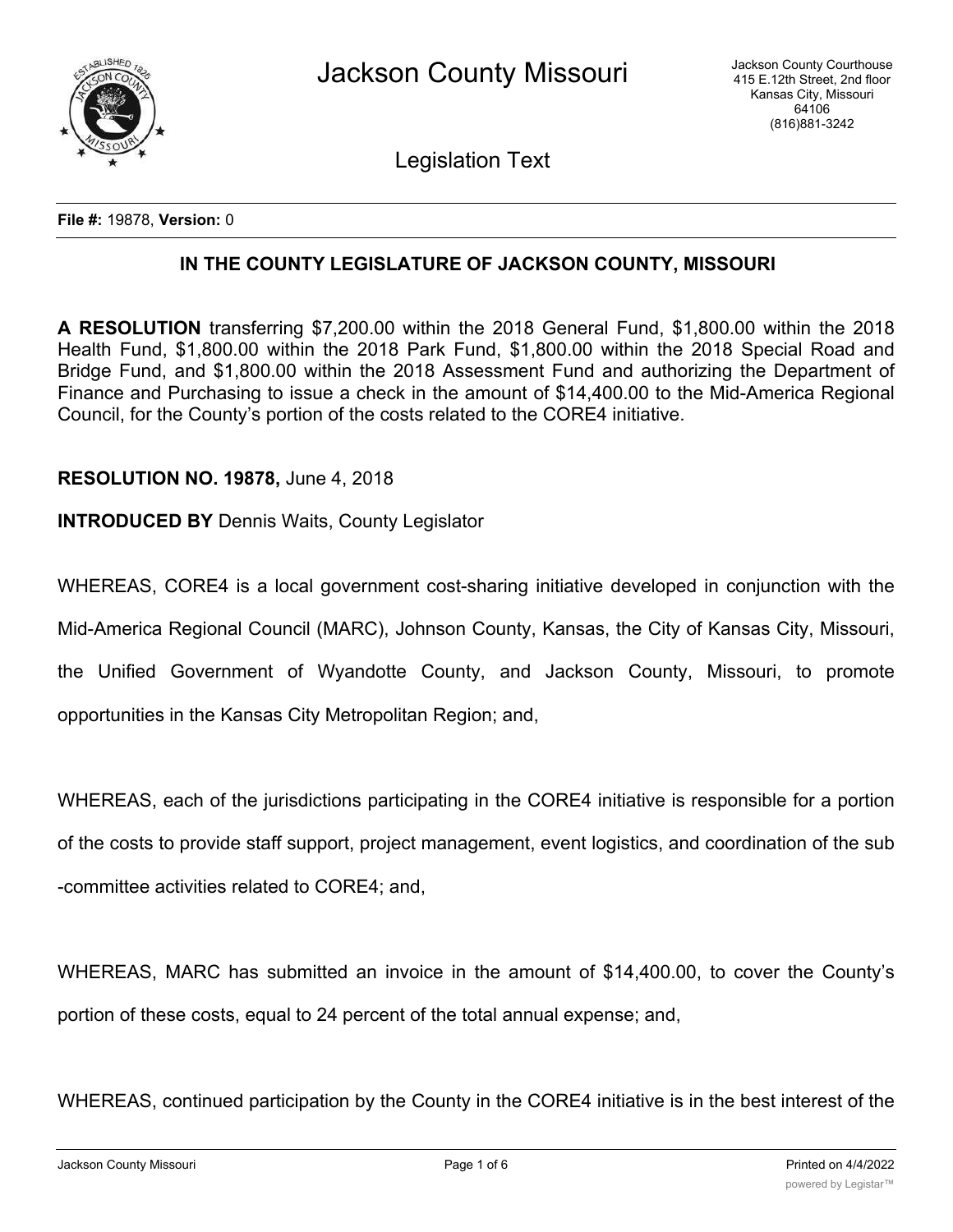health, safety, and welfare of the citizens of Jackson County; and,

WHEREAS, by Ordinance 5062, dated December 6, 2017, the Legislature did establish certain Reserve Accounts for certain budget lines within the 2018 County budget; and,

WHEREAS, certain funds appropriated in such Reserve Accounts within the 2018 General Fund, Health Fund, Park Fund, Special Road and Bridge Fund, and Assessment Fund are needed to cover the costs related to the MARC CORE4 Initiative; and,

WHEREAS, there are numerous disputes between the County Executive and the Legislature regarding the validity of Ordinance 5062, relating to its construction and interpretation, and multiple related issues; and,

WHEREAS, the Chief Administrative Officer has recommended the adoption of this Resolution, without waiving any previous position taken in reliance upon the memorandum of the County Counselor dated December 22, 2017, regarding Ordinance 5062, and without waiving any position taken in reliance upon other legal memorandums provided by the Office of the County Counselor; and,

WHEREAS, the Legislature recognizes that funds identified as Reserve Funds in the adopted 2018 budget within the General Fund, Health Fund, Park Fund, Special Road and Bridge Fund, and Assessment Fund are required to be designated for use by the Department of Finance and Purchasing for costs related to the CORE4 initiative; and,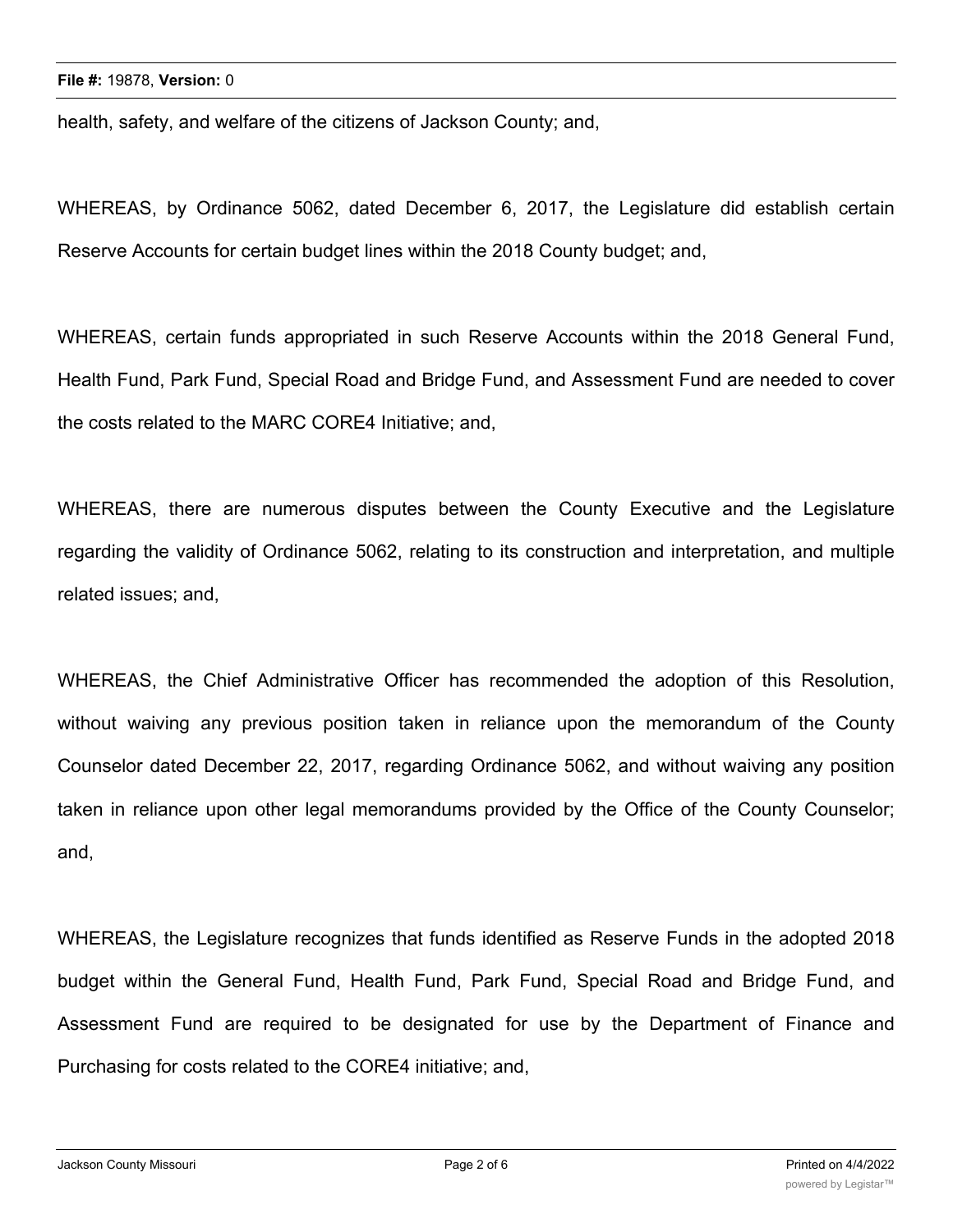WHEREAS, the Chief Administrative Officer has requested that the funds identified in this Resolution be made available for such use by the Department of Finance and Purchasing within the 2018 budget; and,

WHEREAS the Legislature agrees that funds described in this Resolution should be made available for such use by posting to certain budget line items in various non-departmental budgets or otherwise for calendar year 2018 by the Finance and Purchasing Department; now therefore,

BE IT RESOLVED by the County Legislature of Jackson County, Missouri, that the following transfers or equivalent documentation/identification, to accomplish posting of the funds in County's budget management system so that the funds are available for immediate use and expenditure within the 2018 budget, be and hereby are authorized:

| <b>DEPARTMENT/DIVISION</b>              | <b>CHARACTER/DESCRIPTION</b>   | <b>FROM</b> | TO      |
|-----------------------------------------|--------------------------------|-------------|---------|
| <b>General Fund</b><br>Reserve          |                                |             |         |
| 001-8006<br>Non-Departmental            | 56835 - Reserve Operating      | \$7,200     |         |
| 001-5101                                | 56080- Other Professional Sycs |             | \$7,200 |
| <b>Health Fund</b>                      |                                |             |         |
| Reserve<br>002-8006<br>Non-Departmental | 56835- Reserve Operating       | \$1,800     |         |
| 002-5102                                | 56080- Other Professional Svcs |             | \$1,800 |

| Park Fund        |                                |         |         |
|------------------|--------------------------------|---------|---------|
| Reserve          |                                |         |         |
| 003-8006         | 56835- Reserve Operating       | \$1,800 |         |
| Non-Departmental |                                |         |         |
| 003-5103         | 56080- Other Professional Svcs |         | \$1,800 |
|                  |                                |         |         |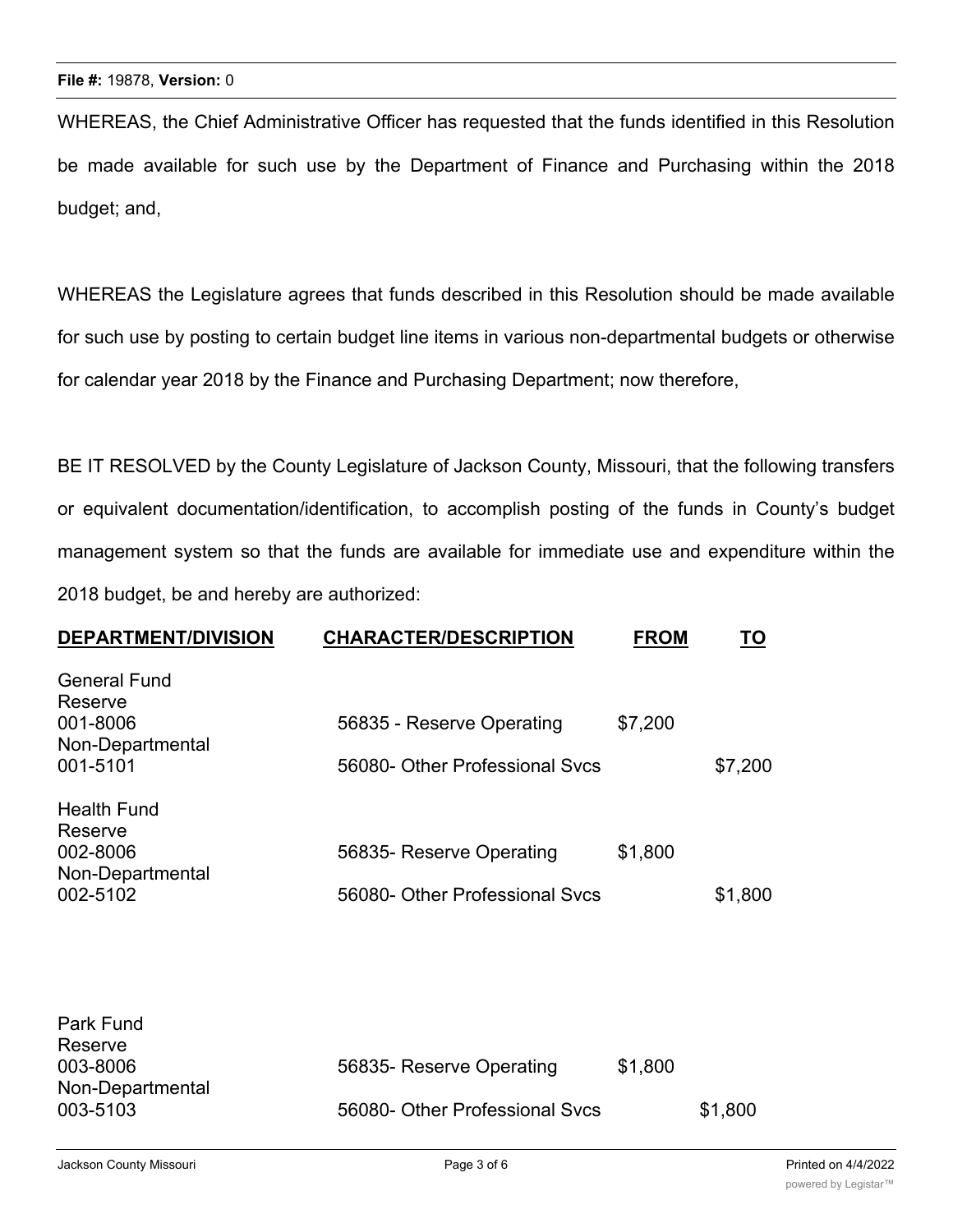| Special Road& Bridge Fund<br>Reserve<br>004-8006<br>Non-Departmental<br>004-5104 | 56835- Reserve Operating<br>56080- Other Professional Sycs | \$1,800 | \$1,800 |
|----------------------------------------------------------------------------------|------------------------------------------------------------|---------|---------|
| <b>Assessment Fund</b><br>Reserve<br>045-8006<br>Non-Departmental<br>045-4500    | 56835- Reserve Operating<br>56080- Other Professional Sycs | \$1,800 | \$1,800 |

..Enacted and Approved

Effective Date: This Resolution shall be effective immediately upon its passage by a majority of the Legislature.

APPROVED AS TO FORM:

\_\_\_\_\_\_\_\_\_\_\_\_\_\_\_\_\_\_\_\_\_\_\_\_\_\_\_\_\_\_\_ \_\_\_\_\_\_\_\_\_\_\_\_\_\_\_\_\_\_\_\_\_\_\_\_\_\_\_\_\_\_\_\_ **Chief Deputy County Counselor** County Counselor

Certificate of Passage

I hereby certify that the attached resolution, Resolution No. 19878 of June 4, 2018, was duly passed on June 11, 2018 by the Jackson County Legislature. The votes thereon were as follows:

| Yeas       | 9                | $\overline{0}$ | <b>Nays</b> |
|------------|------------------|----------------|-------------|
| Abstaining | $\boldsymbol{0}$ |                | Absent      |
|            |                  |                |             |

Date Mary Jo Spino, Clerk of Legislature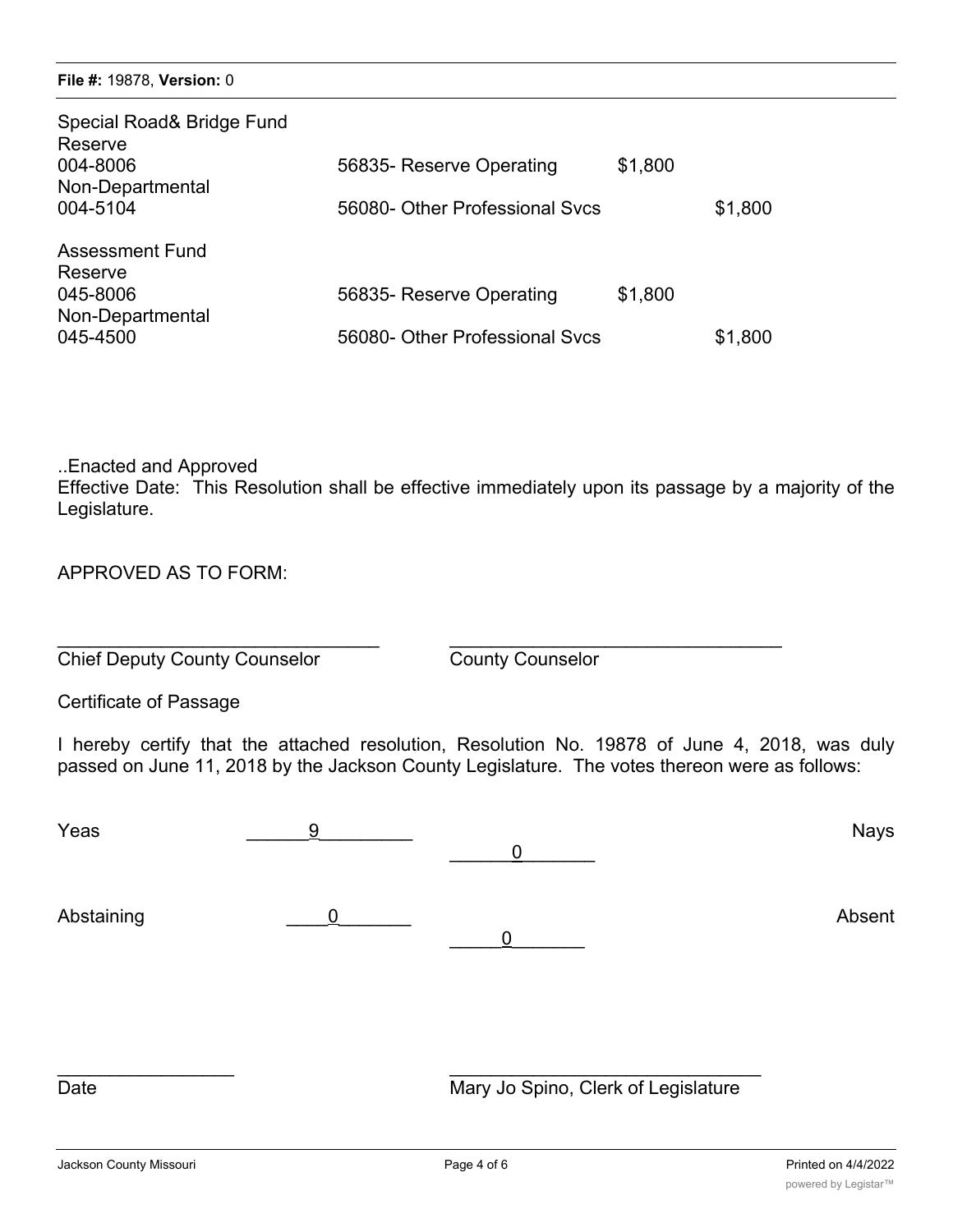Funds sufficient for the above-described transfer or equivalent documentation and/or identification to accomplish posting of the funds in the County's budget management system so that the funds are available for immediate use and expenditure are available in the sources indicated below.

| <b>ACCOUNT NUMBER:</b><br><b>ACCOUNT TITLE:</b>                          | 001                          | 8006 56835<br><b>General Fund</b>                                             |
|--------------------------------------------------------------------------|------------------------------|-------------------------------------------------------------------------------|
| <b>NOT TO EXCEED:</b>                                                    | \$7,200.00                   | Reserve<br><b>Reserve Operating</b>                                           |
| <b>ACCOUNT NUMBER:</b><br><b>ACCOUNT TITLE:</b>                          | 002<br>Reserve               | 8006 56835<br><b>Health Fund</b><br><b>Reserve Operating</b>                  |
| <b>NOT TO EXCEED:</b>                                                    | \$1,800.00                   |                                                                               |
| <b>ACCOUNT NUMBER:</b><br><b>ACCOUNT TITLE:</b><br><b>NOT TO EXCEED:</b> | 003<br>Reserve<br>\$1,800.00 | 8006 56835<br><b>Park Fund</b><br><b>Reserve Operating</b>                    |
| <b>ACCOUNT NUMBER:</b><br><b>ACCOUNT TITLE:</b><br><b>NOT TO EXCEED:</b> | 004<br>Reserve<br>\$1,800.00 | 8006 56835<br><b>Special Road and Bridge Fund</b><br><b>Reserve Operating</b> |
| <b>ACCOUNT NUMBER:</b><br><b>ACCOUNT TITLE:</b><br><b>NOT TO EXCEED:</b> | 045<br>Reserve<br>\$1,800.00 | 8006 56835<br><b>Assessment Fund</b><br><b>Reserve Operating</b>              |
|                                                                          |                              |                                                                               |

There is a balance otherwise unencumbered to the credit of the appropriation to which the expenditure is chargeable and there is a cash balance otherwise unencumbered in the treasury to the credit of the fund from which payment is to be made each sufficient to provide for the obligation herein authorized.

| <b>ACCOUNT NUMBER:</b> | 001 | 5101 56080          |  |
|------------------------|-----|---------------------|--|
| <b>ACCOUNT TITLE:</b>  |     | <b>General Fund</b> |  |
|                        |     | Non-Departmental    |  |